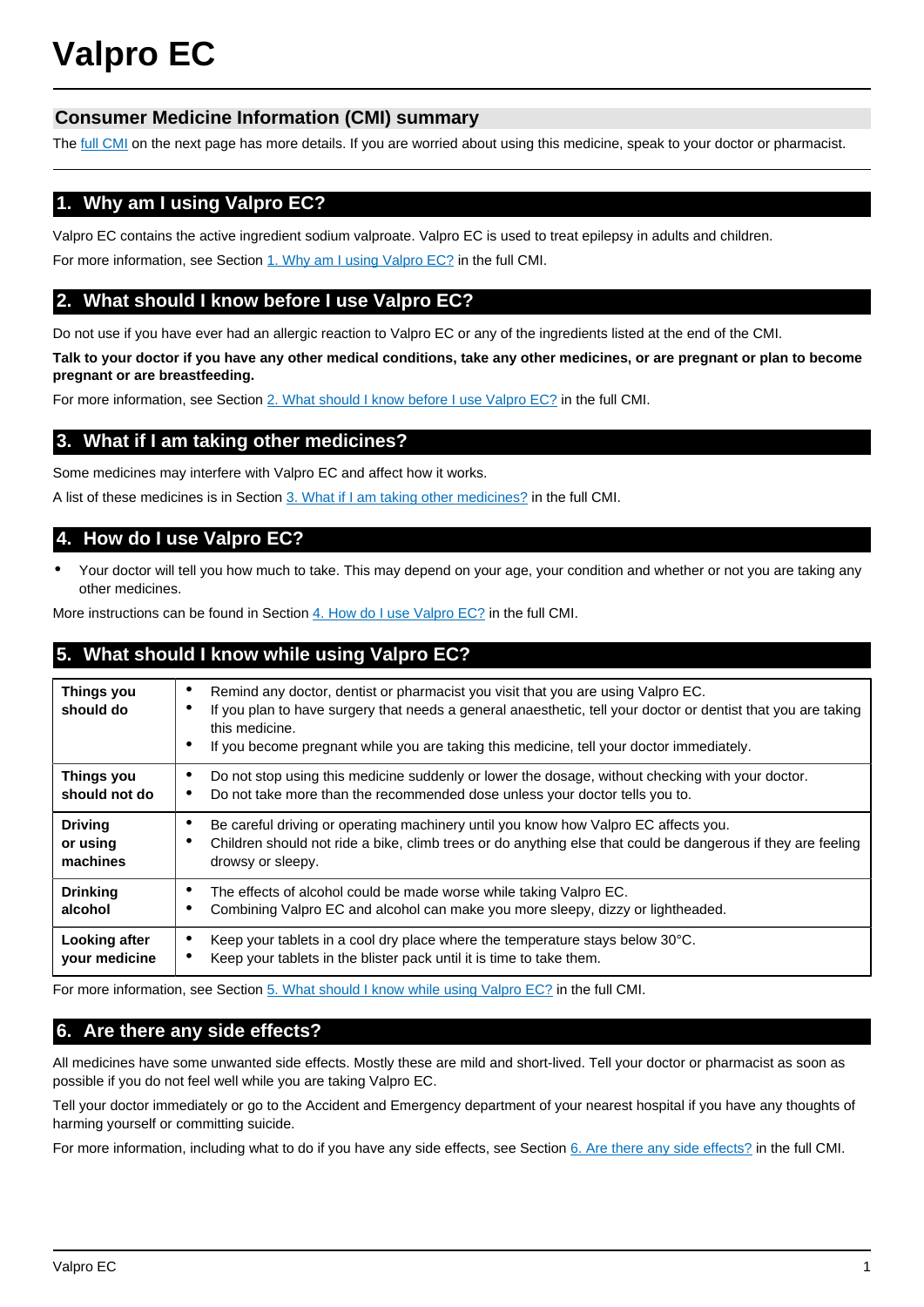<span id="page-1-0"></span>**Active ingredient:** sodium valproate

# **Consumer Medicine Information (CMI)**

This leaflet provides important information about using Valpro EC. **You should also speak to your doctor or pharmacist if you would like further information or if you have any concerns or questions about using Valpro EC.**

### **Where to find information in this leaflet:**

- [1. Why am I using Valpro EC?](#page-1-1)
- [2. What should I know before I use Valpro EC?](#page-1-2)
- [3. What if I am taking other medicines?](#page-2-0)
- [4. How do I use Valpro EC?](#page-2-1)
- [5. What should I know while using Valpro EC?](#page-3-0)
- [6. Are there any side effects?](#page-3-1)
- [7. Product details](#page-4-0)

# <span id="page-1-1"></span>**1. Why am I using Valpro EC?**

## **Valpro EC contains the active ingredient sodium**

**valproate.** Valpro EC belongs to a group of medicines called anticonvulsants.

### **Valpro EC is used to treat epilepsy in adults and children.**

Epilepsy is a condition where you have repeated seizures (fits). There are many different types of seizures, ranging from mild to severe. These medicines are thought to work by controlling brain chemicals which send signals to nerves so that seizures do not happen.

Valpro EC may also be used to control mania, a mental condition with episodes of overactivity, elation or irritability. Valpro EC may be used alone or in combination with other medicines to treat your condition. Your doctor, however, may have prescribed Valpro EC for another reason.

Ask your doctor if you have any questions about why it has been prescribed for you.

There is no evidence that Valpro EC is addictive.

This medicine is available only with a doctor's prescription.

# <span id="page-1-2"></span>**2. What should I know before I use Valpro EC?**

### **Warnings**

#### **Do not use Valpro EC if:**

- you are allergic to sodium valproate, or any of the ingredients listed at the end of this leaflet.
- Always check the ingredients to make sure you can use this medicine.
- you have or have had any of the following medical conditions:
- liver disease (hepatic dysfunction) or severe hepatitis.
- a family history of hepatitis, especially when caused by medicines. Medicines used in the treatment of epilepsy, including Valpro EC may have adverse effects on the liver and the kidneys
- a urea cycle disorder or a family history of urea cycle disorders.
- a family history of unexplained infant deaths.
- porphyria which is a rare blood disease of blood pigments.
- known ornithine transcarbamylase deficiency or a family history of ornithine transcarbamylase deficiency.
- known or suspected of having a genetic problem causing a mitochondrial disorder.
- you are pregnant, unless your doctor has determined no alternative treatment works for you.

#### **Check with your doctor if you:**

- have any other medical conditions, especially the following:
- liver problems (hepatic insufficiency, hepatic damage)
- kidney problems
- urea cycle disorders
- ornithine transcarbamylase (OTC) deficiency
- carnitine palmitoyltransferase (CPT) type II deficiency.
- systemic lupus erythematosus (SLE) (a disease affecting the skin, joints and kidneys)
- family history of a genetic problem causing mitochondrial disorder
- take any medicines for any other condition

During treatment, you may be at risk of developing certain side effects. It is important you understand these risks and how to monitor for them. See additional information under Section [6. Are there any side effects](#page-3-1)?

## **Pregnancy and breastfeeding**

Tell your doctor immediately if you are pregnant or intend to become pregnant.

If you are a girl or woman of childbearing age, make sure that you talk to your doctor about the risks associated with taking Valpro EC during pregnancy.

You must not take Valpro EC unless you use an effective method of birth control (contraception) at all times during your treatment with Valpro EC. Do not stop taking Valpro EC or your contraception until you have discussed this with your doctor. Your doctor will advise you further.

If you are parent or carer, tell your doctor when your child using Valpro EC experiences her first period.

Valpro EC can be harmful to unborn children when taken by a woman during pregnancy. It can cause serious birth defects and can affect the way in which the child develops as it grows. Also, children born to mothers who take Valpro EC throughout their pregnancy may be at risk of impaired cognitive development or withdrawal syndrome. However, do not stop taking Valpro EC unless your doctor says so as there are risks to the mother and child from uncontrolled epilepsy or uncontrolled mania episodes.

Your doctor may want to adapt your treatment and/or prescribe dietary supplements of folate.

Your doctor will discuss the risks and benefits of taking it if you are pregnant.

## **What do I need to consider about contraception?**

Use an effective method of contraception and consult your doctor before planning pregnancy.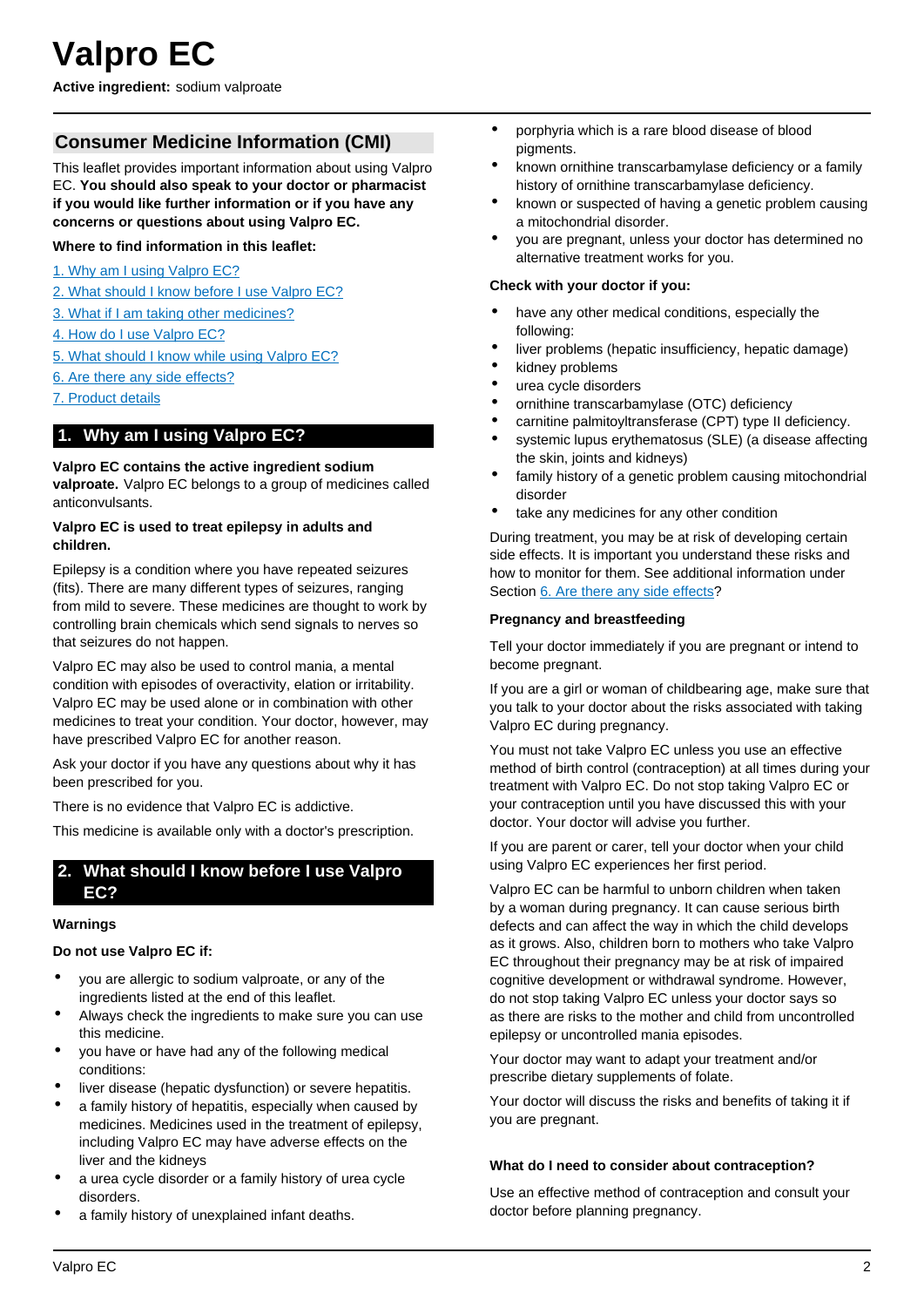Valpro EC can seriously harm an unborn child when taken during pregnancy. If you are a girl or woman of childbearing age, you must use at least one effective method of birth control (contraception) without interruption during your entire treatment with Valpro EC. Your doctor should discuss with you the most appropriate method of contraception for you.

Valpro EC should have little effect on the oral contraceptive pill, however, you should let your doctor know that you are taking it.

Talk to your doctor if you are breastfeeding or intend to breastfeed.

Medicines used in the treatment of epilepsy, including Valpro EC, pass into breast milk. Your doctor will discuss the risks and benefits of taking Valpro EC if you are breastfeeding or planning to breastfeed.

# <span id="page-2-0"></span>**3. What if I am taking other medicines?**

Tell your doctor or pharmacist if you are taking any other medicines, including any medicines, vitamins or supplements that you buy without a prescription from your pharmacy, supermarket or health food shop.

### **Some medicines may interfere with Valpro EC and affect how it works. These include:**

- aspirin (and other salicylates)
- medicines used to prevent clots (anticoagulants) e.g. warfarin.
- other medicines used to treat epilepsy e.g. phenobarbital (phenobarbitone), methylphenobarbitone, primidone, phenytoin, carbamazepine, clonazepam, felbamate, lamotrigine, topiramate, diazepam, lorazepam, oxcarbamazepine, rifunamide and ethosuximide
- medicines used to treat depression e.g. monoamine oxidase inhibitors (MAOIs), selective serotonin reuptake inhibitors (SSRIs), tricyclic antidepressants
- benzodiazepines (medicines used as sedatives or to treat anxiety)
- oral contraceptives. Valpro EC should have little effect on the oral contraceptive pill, however, you should let your doctor know that you are taking it.
- zidovudine or any other anti-viral medications
- cannabidiol (used to treat epilepsy and other conditions)
- neuroleptic agents including clozapine (a medicine used to treat schizophrenia)
- quetiapine or olanzapine (medicines used to treat bipolar disorder and schizophrenia)
- mefloquine (a medicine used to treat malaria)
- propofol (a medicine used before and during general anaesthesia)
- nimodipine (a medicine used to help blood flow to the brain)
- cimetidine (used to treat stomach ulcers)
- erythromycin, rifampicin and carbapenem antibiotics such as Invanz and Merrem
- colestyramine (Questran Lite)
- acetazolamide (Diamox)
- metamizole (a medicine used to treat pain and fever)

These medicines and others may be affected by Valpro EC, or may affect how well it works. You may need different amounts of your medicine, or you may need to take different medicines. Your doctor or pharmacist will advise you.

Tell your doctor or pharmacist if your child is taking any other medicines before you start giving them Valpro EC, for example, aspirin or any other drugs used to treat epilepsy.

Children, especially young children, can be more sensitive to some of the side effects of Valpro EC.

**Check with your doctor or pharmacist if you are not sure about what medicines, vitamins or supplements you are taking and if these affect Valpro EC.**

# <span id="page-2-1"></span>**4. How do I use Valpro EC?**

### **How much to take**

- Your doctor will tell you how much to take. This may depend on your age, your condition and whether or not you are taking any other medicines.
- Your doctor may recommend that you start with a low dose of Valpro EC and slowly increase the dose to the lowest amount needed to control your condition.
- Ask your doctor or pharmacist if you are unsure of the correct dose for you.
- They will tell you exactly how much to take
- Follow the instructions provided and use Valpro EC until your doctor tells you to stop.

### **When to take Valpro EC**

- Valpro EC should be taken at about the same time each day.
- Taking your tablets at the same time each day will have the best effect. It will help you remember when to take the tablets.
- Continue taking your medicine for as long as your doctor tells you.
- Valpro EC helps control your condition but does not cure it. Therefore you must take it every day.

## **How to take Valpro EC**

- Swallow the tablets (EC200 and EC500) whole with a glass of water or other liquid.
- Do not crush or chew the tablets.
- Valpro EC tablets have a special coating. If you crush or chew them the coating is destroyed.

#### **If you forget to use Valpro EC**

Valpro EC should be used regularly at the same time each day. If you miss your dose at the usual time, take your next dose as usual.

**If it is almost time for your next dose, skip the dose you missed and take your next dose when you are meant to.**

**Do not take a double dose to make up for the dose you missed. This may increase the chance of you getting unwanted side effects.**

- Always remember to take your prescribed dose otherwise you may find that either your seizures or manic symptoms may return.
- If you have trouble remembering when to take your medicine, ask your pharmacist for some hints.

#### **If you use too much Valpro EC**

If you think that you have used too much Valpro EC, you may need urgent medical attention. If you take too much Valpro EC, you may feel dizzy, drowsy or have cramps in the abdomen.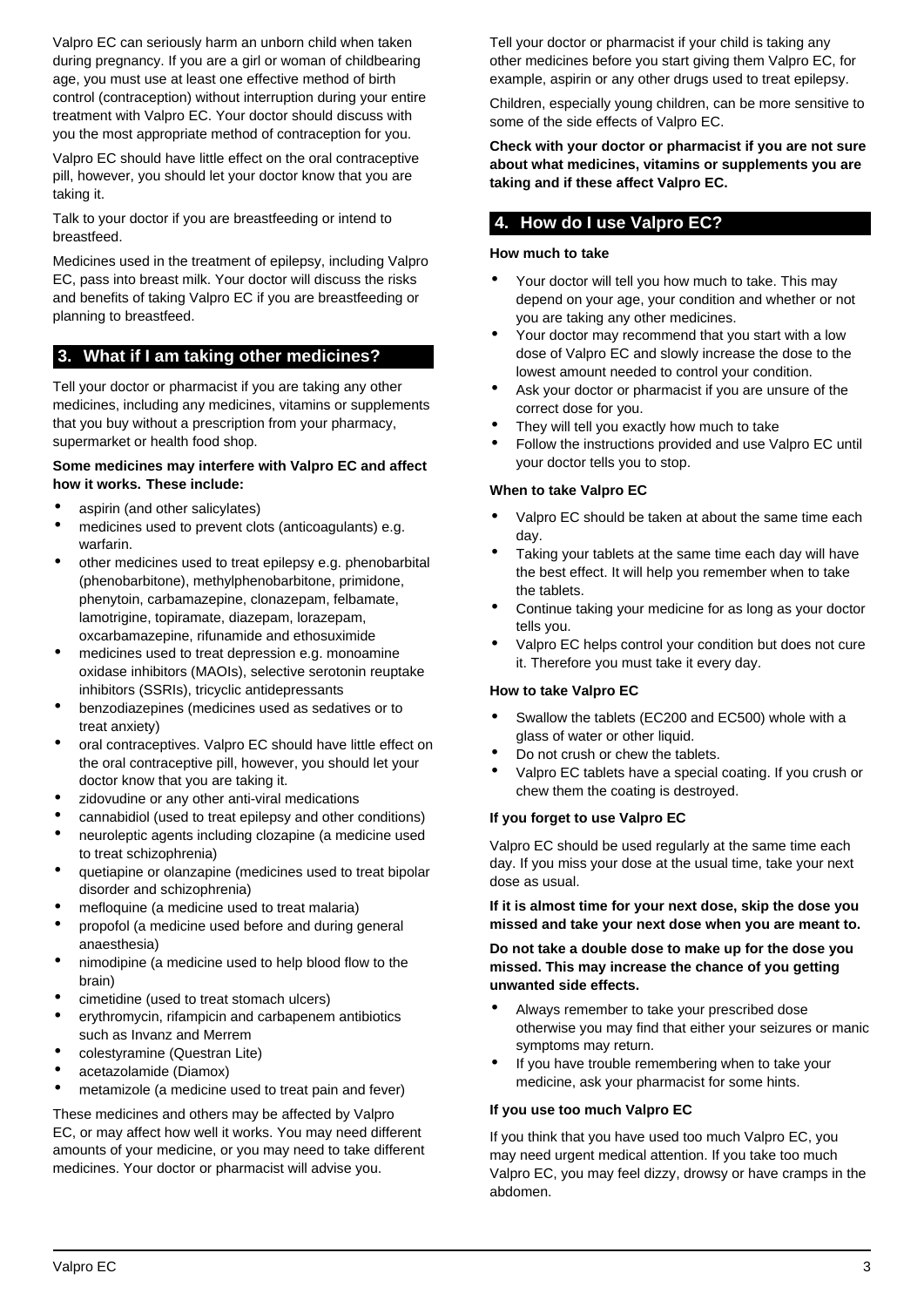## **You should immediately:**

- phone the Poisons Information Centre (**by calling 13 11 26**), or
- contact your doctor, or
- go to the Emergency Department at your nearest hospital.

**You should do this even if there are no signs of discomfort or poisoning.**

# <span id="page-3-0"></span>**5. What should I know while using Valpro EC?**

**Things you should do**

- **If you are about to be started on any new medicine, tell your doctor that you are taking Valpro EC.**
- **If you plan to have surgery that needs a general anaesthetic, tell your doctor or dentist that you are taking this medicine.**
- **Be sure to keep all of your doctors' appointments so that your progress can be checked.**
- **Your doctor will check your progress and may want to take some tests from time to time. This helps prevent unwanted side effects.**

# **Call your doctor straight away if you:**

If you become pregnant while you are taking this medicine

Remind any doctor, dentist or pharmacist you visit that you are using Valpro EC.

# **Things you should not do**

- Do not stop using this medicine suddenly, or lower the dosage, without checking with your doctor.
- Do not take more than the recommended dose unless your doctor tells you to.
- Do not give this medicine to anyone else, even if they have the same condition as you.
- Do not use this medicine to treat any other complaints unless your doctor tells you to.

## **Driving or using machines**

# **Be careful before you drive or use any machines or tools until you know how Valpro EC affects you.**

Valpro EC may cause drowsiness or light-headedness in some people, especially at the beginning of treatment. Make sure you know how you react to it before you drive a car, operate machinery, or do anything else that could be dangerous if you are drowsy or light-headed.

Children should not ride a bike, climb trees or do anything else that could be dangerous if they are feeling drowsy or sleepy.

Valpro EC may cause drowsiness, dizziness or sleepiness in some people and affect alertness.

# **Drinking alcohol**

## **Tell your doctor if you drink alcohol.**

If you have more than 2 drinks per day, you may be putting yourself at risk of a seizure, or fit.

The effects of alcohol could be made worse while taking Valpro EC.

Combining Valpro EC and alcohol can make you more sleepy, dizzy or lightheaded. Your doctor may suggest you avoid alcohol while you are being treated with Valpro EC.

### **Looking after your medicine**

- Keep your tablets in the blister pack until it is time to take them.
- If you take the tablets out of the box they may not keep well. Keep your tablets in a cool dry place where the temperature stays below 30°C.

Follow the instructions in the carton on how to take care of your medicine properly.

Store it in a cool dry place away from moisture, heat or sunlight; for example, do not store it:

- in the bathroom or near a sink, or
- in the car or on window sills.

## **Keep it where young children cannot reach it.**

A locked cupboard at least one-and-a-half metres above the ground is a good place to store medicines

## **Getting rid of any unwanted medicine**

If you no longer need to use this medicine or it is out of date, take it to any pharmacy for safe disposal.

Do not use this medicine after the expiry date (EXP) printed on the pack. If you take this medicine after the expiry date has passed, it may not work as well.

Do not use it if the packaging is torn or shows signs of tampering.

# <span id="page-3-1"></span>**6. Are there any side effects?**

All medicines can have side effects. If you do experience any side effects, most of them are minor and temporary. However, some side effects may need medical attention.

See the information below and, if you need to, ask your doctor or pharmacist if you have any further questions about side effects.

## **Less serious side effects**

| Less serious side effects                                                                                                                                                                                                                                                                                                            | What to do                                                                                                    |
|--------------------------------------------------------------------------------------------------------------------------------------------------------------------------------------------------------------------------------------------------------------------------------------------------------------------------------------|---------------------------------------------------------------------------------------------------------------|
| <b>Gastrointestinal related:</b><br>nausea or vomiting<br>abdominal cramps or pain<br>changes in appetite<br>changes in your weight<br>diarrhoea                                                                                                                                                                                     | Speak to your<br>doctor if you<br>have any of<br>these less<br>serious side<br>effects and<br>they worry you. |
| <b>Mouth related:</b>                                                                                                                                                                                                                                                                                                                | These are the                                                                                                 |
| bleeding, tender or enlarged gums                                                                                                                                                                                                                                                                                                    | more common                                                                                                   |
| Head and neurology related:                                                                                                                                                                                                                                                                                                          | side effects                                                                                                  |
| of Valpro EC.<br>headache<br><b>Mostly these</b><br>unusual movements, including<br>are mild and<br>tremor and shaking<br>short-lived.<br>rapid uncontrollable movements of<br>the eye or double vision<br>unsteadiness when walking,<br>dizziness or light-headedness<br>depression<br>feeling tired or drowsy<br>memory impairment |                                                                                                               |

• confusion